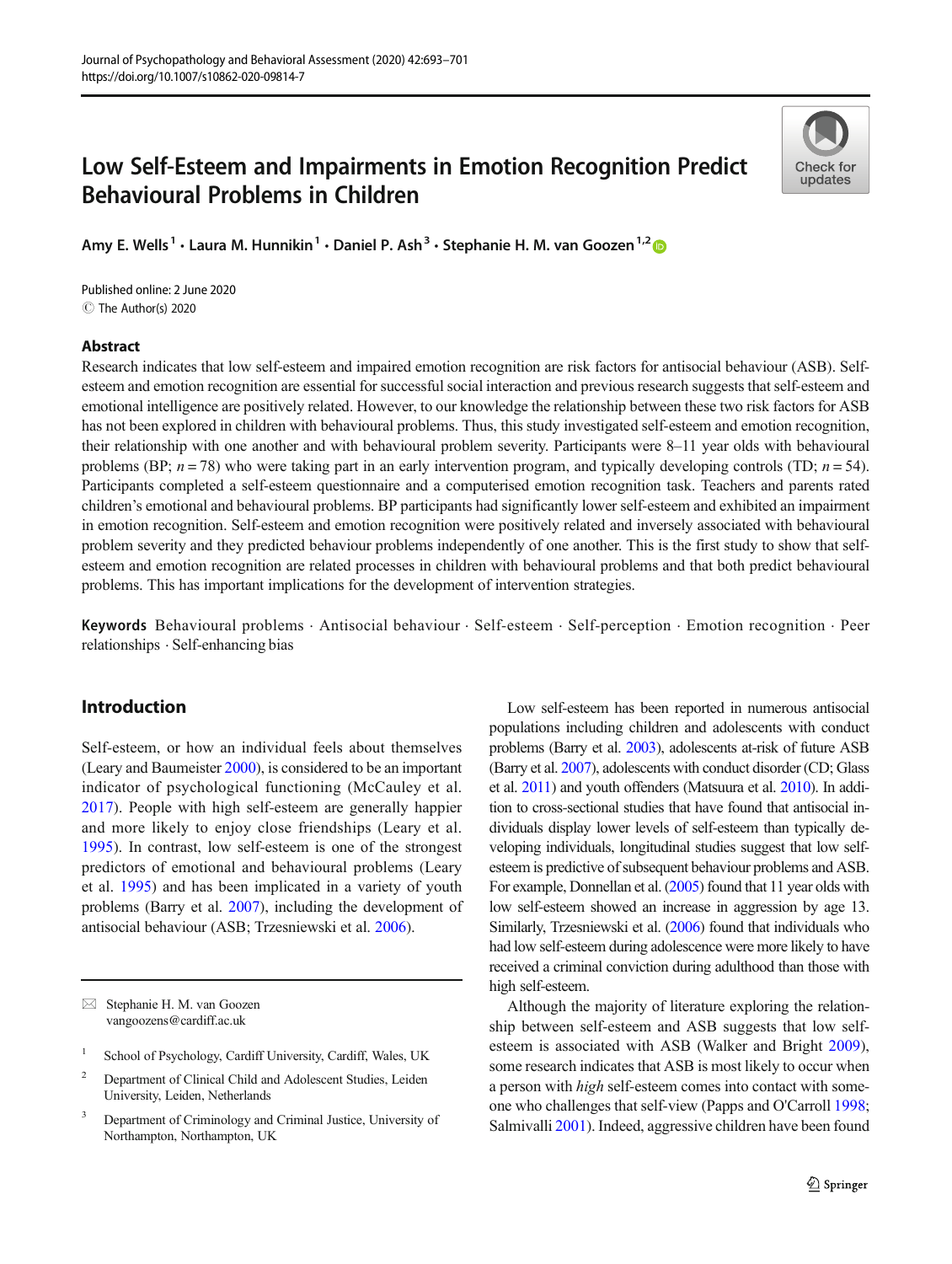to have higher, idealised self-perceptions of themselves compared to non-aggressive children (Hughes et al. [1997\)](#page-7-0) and narcissism (i.e., a grandiose self-view) has been shown to lead to high levels of aggression (Bushman et al. [2009\)](#page-6-0).

There are different explanations that could account for these seemingly conflicting findings. Crucially, when determining whether low or high self-esteem is associated with ASB it is important to consider how self-esteem was defined and measured. Studies that have found high self-esteem to be associated with ASB have often used measures of narcissism as an indicator of high self-esteem (Bushman et al. [2009](#page-6-0); Baumeister et al. [1996](#page-6-0); Thomaes et al. [2008\)](#page-7-0), therefore assuming that low self-esteem and narcissism are at opposite ends of the same spectrum (Donnellan et al. [2005](#page-7-0)). However, more recent research suggests that narcissism and self-esteem are best conceptualised as two distinct but related forms of self-perception (Barry et al. [2007\)](#page-6-0) and as such, narcissism and high self-esteem should not be considered synonymous constructs (Barry et al. [2003\)](#page-6-0).

It has been argued that narcissism may be a defence mechanism to hide an individual's feelings of insecurity and actually be an indicator of underlying low self-esteem (Barry et al. [2003\)](#page-6-0). As such, low self-esteem could be a risk factor that links narcissism to aggression. Indeed, in 9–15 year olds displaying symptoms of oppositional defiant disorder (ODD) and CD, it was the combination of low self-esteem and high narcissism that was associated with the highest levels of be-havioural problems (Barry et al. [2003\)](#page-6-0), providing further evidence that self-esteem and narcissism should be considered separately and that low self-esteem is associated with conduct problems in children and adolescents.

While ASB and behavioural problems appear to be associated with low general self-esteem, this does not appear to be the case for all dimensions of self-perception. A body of research indicates that children with behavioural problems actually perceive their social competence overly optimistically (Hughes et al. [1997](#page-7-0), [2001](#page-7-0)). Indeed, Hughes et al. ([1997](#page-7-0)) found that, while teachers rated aggressive children as having experienced more peer rejection than non-aggressive children, aggressive children and nonaggressive children's self-rated levels of social competence were comparable. Hughes et al. ([1997](#page-7-0)) propose that a self-enhancing bias accounts for the optimistic selfviews that children with behavioural problems hold and suggest that this bias exists as a defence mechanism to protect children's sense of security and self-worth (Hughes et al. [1997](#page-7-0)). On the other hand, it has also been suggested that the bias is a result of a hyposensitivity to negative feedback (Zakriski and Coie ([1996](#page-8-0)). Whatever the underlying reason, the self-enhancing bias appears to be specific to self-perceptions of social competence and quality of peer relationships. Diamantopoulou et al. [\(2005\)](#page-7-0) investigated peer relations in children with symptoms of aggressive behaviour and ADHD and found that

aggressive behaviour was related to more negative selfperceptions of behavioural conduct and lower global selfworth but was not related to more feelings of loneliness.

Evidence of a self-enhancing bias in children with behavioural problems adds to the large body of literature that suggests antisocial individuals are impaired in a number of processes related to emotion and social cognition (Hughes et al. [1997\)](#page-7-0), including emotion recognition. Research consistently finds antisocial individuals to display an impairment in the recognition of negative emotions, which is thought to contribute to the development and persistence of ASB (Blair [2003,](#page-6-0) [2005\)](#page-6-0). An impairment in the ability to recognise facial displays of negative emotions has been found in children with conduct problems (van Goozen [2015](#page-7-0)), adolescents with CD (Fairchild et al. [2009\)](#page-7-0), and youth offenders (Bowen et al. [2014](#page-6-0)).

Emotion recognition is a key part of emotional intelligence (Rey et al. [2011\)](#page-7-0) and research suggests there is a positive relationship between emotional intelligence and self-esteem (Ciarrochi et al. [2003](#page-7-0); Rey et al. [2011](#page-7-0); Schutte et al. [2002\)](#page-7-0). Although self-esteem and emotional intelligence appear to be positively related, to our knowledge this relationship has not been explored in children with behavioural problems. McCauley et al. [\(2017\)](#page-7-0), however, did explore the relationship between self-esteem and a social-cognitive process closely related to emotion recognition: Theory of Mind (ToM). They found that children with autism spectrum disorder (ASD) showed both, an impairment in ToM and lower selfesteem compared to typically developing individuals. Moreover, ToM and self-esteem were negatively correlated in children with ASD suggesting, not only that self-esteem and socio-cognitive abilities are related, but also that selfesteem is lower in those with impairments in processes related to social cognition. Thus, we might also expect children who show an impairment in emotion recognition to show lower levels of self-esteem than those who do not, and for these two processes to be related,

The current study examined the relation between selfesteem and emotion recognition ability in children with behavioural problems and typically developing controls. We expected children with behavioural problems to report lower global self-esteem and perceive their behavioural conduct more poorly compared to typically developing controls but the two groups would not differ in their self-perceived social competence. We also expected children with behavioural problems to display an impairment in emotion recognition. Given the relationship between self-esteem and emotional intelligence (Schutte et al. [2002](#page-7-0)) and the fact that self-esteem appears to emanate from processes closely linked to social cognition, including emotion recognition (McCauley et al. [2017\)](#page-7-0), we expected self-esteem and emotion recognition to be related and both to be associated with the severity of behavioural problems.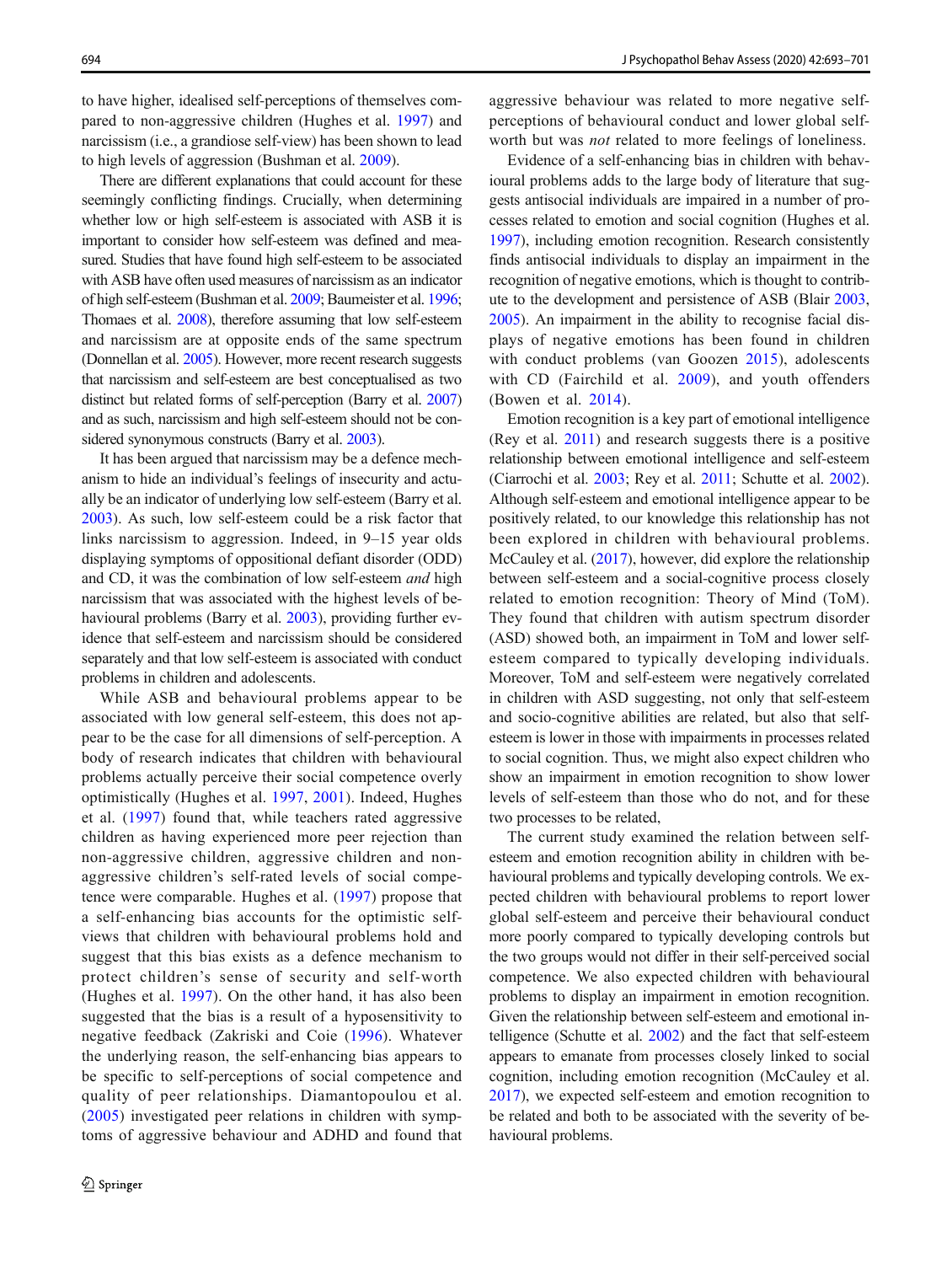#### Method

## Ethical Statement

All aspects of the research were approved by the Cardiff University School of Psychology Research Ethics Committee. Informed written consent was provided by the participant's parents/guardians and informed written assent was obtained for the participants.

#### **Participants**

132 children (102 male) aged 8–11 years ( $M = 9.37$ ,  $SD = .98$ ) took part from mainstream primary schools across England and Wales. Participants were assigned to one of two groups: the behavioural problems group (BP;  $n = 78$ ) or the typically developing group (TD;  $n = 54$ ). Participants in the BP group were part of an early intervention program and referred into the study by their teachers, family support workers or police community support officer because they showed substantial behavioural and/or emotion problems. The children in the BP group did not have a formal mental health diagnosis and their behavioural and/or emotional problems were confirmed by teacher report via the Strengths and Difficulties Questionnaire (SDQ; Goodman [1997](#page-7-0)). Children scoring in above average range for conduct and/or peer problems  $(\geq 3)$ out of 10) and/or below average range for prosocial behaviour  $(< 5$  out of 10) were eligible to be included in the BP group (see Hunnikin et al. [2019,](#page-7-0) for a detailed description of the eligibility criteria). Children in the TD group were referred by their teachers for not showing behavioural or emotion problems. This was confirmed by total SDQ scores in the 'close to average' range.

## **Materials**

#### Demographics and IQ

The two subset form of the Wechsler Abbreviated Scale of Intelligence (WASI; Wechsler [1999;](#page-7-0) vocabulary and matrix reasoning) was used to provide an estimated IQ score. The vocabulary subtest was used to provide an estimate of verbal IQ. Socioeconomic status (SES) was estimated using the Office for National Statistics estimates of average household total weekly income based on each participant's postcode  $(Low = £0 - £520$ ; Middle = £521-£670; High = £671+; Hubble et al. [2015](#page-7-0)).

#### Strengths and Difficulties Questionnaire (SDQ)

The SDQ (Goodman [1997\)](#page-7-0) is a 25-item questionnaire that assess areas of emotional and behavioural difficulties and strengths. It is comprised of five subscales; conduct problems,

peer problems, hyperactivity, emotional problems and prosocial. Summing all but the last of these subscales together gives a 'total difficulties' score which provides a measure of mental health and well-being (Beardsmore [2015](#page-6-0)). The SDQ is a widely used, valid and reliable measure (Stone et al. [2010](#page-7-0)) and predicts consistent behavioural problems (Wilson et al. [2013\)](#page-8-0). In addition to the total score, the conduct problems and peer problems subscales were used to provide objective measures of children's behavioural conduct and social competence, respectively, in the current study. Cronbach's  $\alpha$  for the total SDQ score was 0.72 indicating good internal consistency.

#### Self-Esteem

The Self Perception Profile for Children (SPPC; Harter [1982](#page-7-0)) was used to provide an indicator of participants' self-esteem and self-perception. The SPCC is a self-report questionnaire that assesses how children evaluate themselves over different areas of their life. It is a valid, reliable measure and is the most widely used questionnaire for assessing self-esteem in children (Muris et al. [2003\)](#page-7-0). The current study assessed participants' self-perceived social competence and behavioural conduct as well as their global self-worth. Social competence refers to the child's perceived knowledge of how to make friends while behavioural conduct refers to the degree to which one likes the way one behaves and global self-worth is analogous to overall self-esteem, referring to how much one likes oneself as a person. Each subscale contains six items and all items are scored on a scale of one to four where one reflects the lowest perceived adequacy and four reflects the highest. Cronbach's  $\alpha$  for the current study was 0.82 indicating good internal consistency.

#### Facial Emotion Recognition

The Facial Emotion Recognition (FER; Hunnikin et al. [2019](#page-7-0)) test was used to measure children's ability to recognise faces displaying happy, sad, fearful, angry and neutral expressions. Children viewed 60 faces on a laptop displaying one of the five expressions at either a low or a high intensity. Each face was presented alone for three seconds and then with the question "What emotion (if any) is this person showing?" with the five emotion labels presented in a numbered list either to the left or right of the face and participants were asked to indicate their response on the computer.

## Procedure

All parts of the study were completed at the participant's school. All participants completed a research session, lasting approximately 75 min, conducted by a trained researcher which included other assessments as part of a larger study.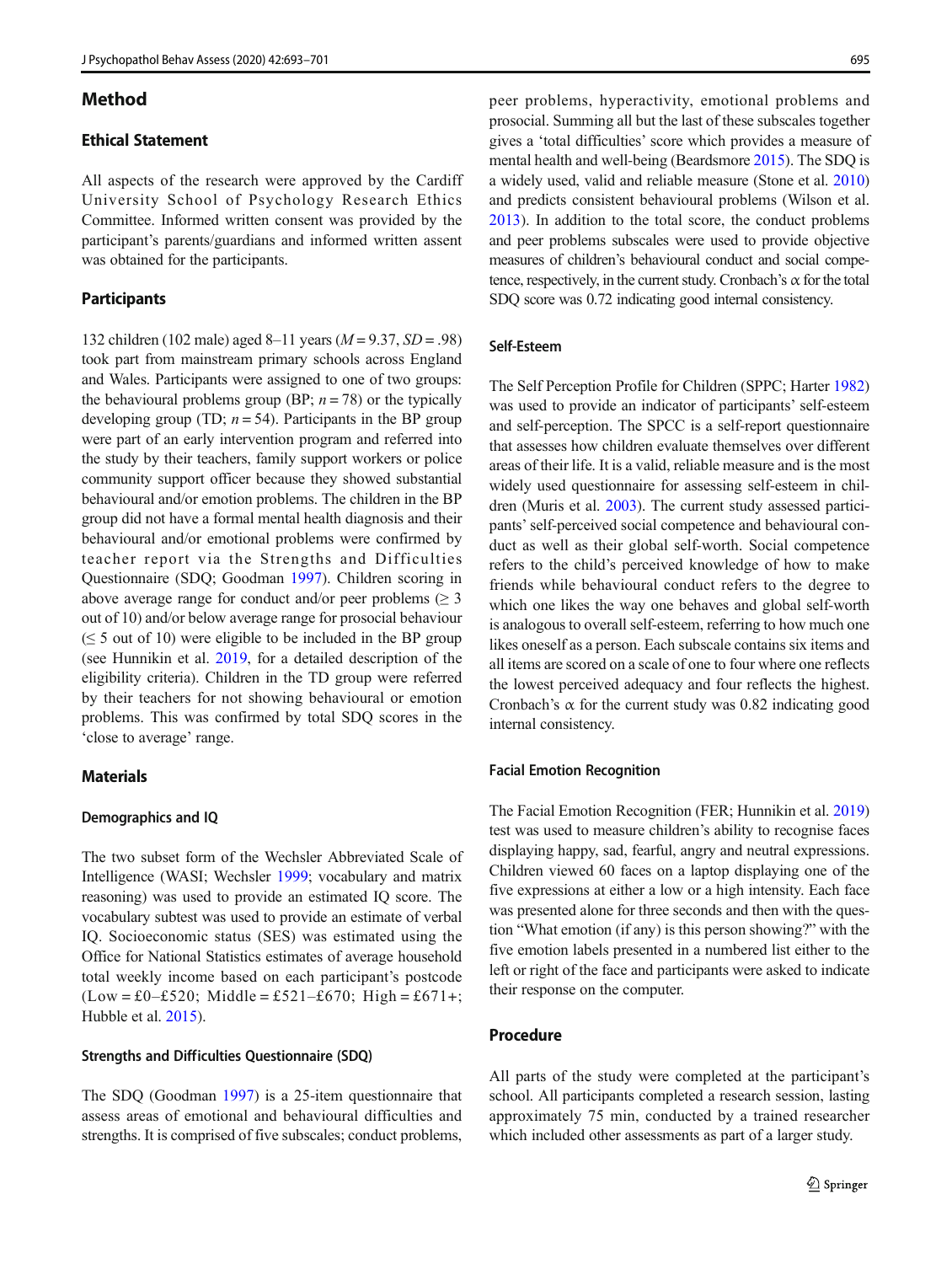#### Statistical Analyses

Differences in demographic and behavioural characteristics between groups were analysed using independent samples t-tests for continuous variables and  $X^2$  tests for binary variables. Spearman's rho correlations were used to examine relationships between behavioural characteristics, emotion recognition and self-esteem and a multiple regression analysis was used to determine whether emotion recognition and self-esteem, could independently of each other, predict behavioural problems.

Percent correct for total emotion recognition was calculated by taking the mean score of happy, sad, fear, anger and neutral recognition and percent correct for negative emotions was calculated by taking the mean score of sad, fear and anger recognition. Due to the verbal nature of tasks and research that has found a relationship between verbal ability and both emotional intelligence (Hogan et al. [2010\)](#page-7-0) and self-perception (Simon and Simon [1975](#page-7-0)), verbal IQ was included as a covariate in analyses. Multivariate analyses of covariance (MANCOVA) were used to determine any between group differences for scores on the SPPC and emotion recognition. Bonferroni corrections were used to adjust for multiple comparisons. Effect sizes were calculated as partial eta squared  $(n_p^2; small \sim 0.03, medium \sim 0.06, \ge 1.14; Cohen 1988).$  $(n_p^2; small \sim 0.03, medium \sim 0.06, \ge 1.14; Cohen 1988).$  $(n_p^2; small \sim 0.03, medium \sim 0.06, \ge 1.14; Cohen 1988).$ 

## **Results**

#### Demographic and Behavioural Data

Participants in the TD group were significantly older, had a higher SES, IQ and verbal IQ than the BP group (see Table 1). Verbal IQ was included as a covariate in the analyses, but IQ, age and SES were not. SES was not significantly correlated with performance on either the FER or SPPC  $(p < .05)$ , age was only significantly correlated with the SPPC,  $r(130) = .216$ ,  $p = .013$ , and IQ,  $r(130) = .352$ ,  $p < .001$ , and VIQ  $r(130) = .298$ ,  $p = .001$  were only significantly correlated with performance on the  $FER<sup>1</sup>$ . The groups were matched on gender and there was no difference in emotion recognition accuracy by gender,  $t(131) = -.001$ ,  $p = 1$ , nor was there an effect of gender of performance on the self-perception profile,  $t(131) = -.416$ ,  $p = .678$ . Participants in the TD group had a significantly lower total SDQ score, showed significantly fewer conduct and peer problems than the BP group.

Table 1 Demographic and behavioural characteristics of participants

|                         | TD $(n = 78)$  | $BP (n = 54)$ | <i>p</i> value |
|-------------------------|----------------|---------------|----------------|
| Age (years)             | 9.74(1.01)     | 9.12 (.88)    | < .001         |
| Ю                       | 102.94 (18.66) | 92.22 (13.68) | < 0.001        |
| Verbal IQ               | 53.25 (10.95)  | 45.37 (10.94) | < 0.001        |
| Gender                  |                |               | .729           |
| $\%$ Male               | 75.9           | 78.5          |                |
| % Female                | 24.1           | 21.5          |                |
| <b>SES</b>              |                |               | .001           |
| $%$ Low                 | $\Omega$       | 6.3           |                |
| % Medium                | 21.7           | 51.6          |                |
| $%$ High                | 78.3           | 42.2          |                |
| SDQ score               |                |               |                |
| Total                   | 7.84(3.14)     | 17.40 (6.05)  | < 0.001        |
| <b>Conduct Problems</b> | 1.22(1.05)     | 4.00(2.69)    | < 0.001        |
| Peer Problems           | 1.88(1.51)     | 3.71(2.25)    | < .001         |
|                         |                |               |                |

Means are presented with standard deviations in brackets. IQ intelligence quotient (two-subtest WASI), SES socioeconomic status, SDQ Strengths and Difficulties Questionnaire, TD typically developing group, BP behavioural problem group

#### Self-Esteem

BP participants scored significantly lower than TD participants for the behavioural conduct,  $F(1, 123) = 20.653$ ,  $p < .001$ ,  $n_p^2 = .144$ , 95% CI [-4.38, -1.72], and global,  $F(1,123) = 11.164$ ,  $p = .001$ ,  $n_p^2 = .083$ , 95% CI [-3.94, −1.01], subscales of the self-perception profile. There was no difference between BP and TD participants on the social competence subscale,  $F(1,123) = 1.064$ ,  $p = .304$ ,  $n_p^2 = .009$ , 95% CI [-1.37, .431] (see Fig. [1\)](#page-4-0).

## Emotion Recognition

BP participants scored significantly lower than TD participants for total,  $F(1,123) = 9.17$ ,  $p = .003$ ,  $n_p^2 = .069$ , 95% CI [-9.43,-1.98], negative,  $F(1,123) = 4.66$ ,  $p = .033$ ,  $n_p^2 = .037$ , 95% CI [−10.39,-.451] and neutral recognition,  $F(1,123) =$ 5.19,  $p = .024$ ,  $n_p^2 = .041$ , 95% CI [-15.33,-1.08]. There was no difference between BP and TD participants for happy recognition,  $F(1,123) = 3.92$ ,  $p = .050$ ,  $n_p^2 = .031$ , 95% CI [−8.11,-4.85] (see Fig. [2\)](#page-5-0).

## The Relationship between Behavioural Problems, Emotion Recognition and Self-Esteem

The behavioural, global and total scores on the SPPC were positively correlated with emotion recognition ability. Total SDQ score was significantly, inversely correlated with both emotion recognition ability, and behavioural, global and total

<sup>&</sup>lt;sup>1</sup> Hierarchical regression analyses showed that FER significantly predicted behavioural problems even when controlling for IQ and that while performance on the SPPC significantly predicted behavioural problems, age did not.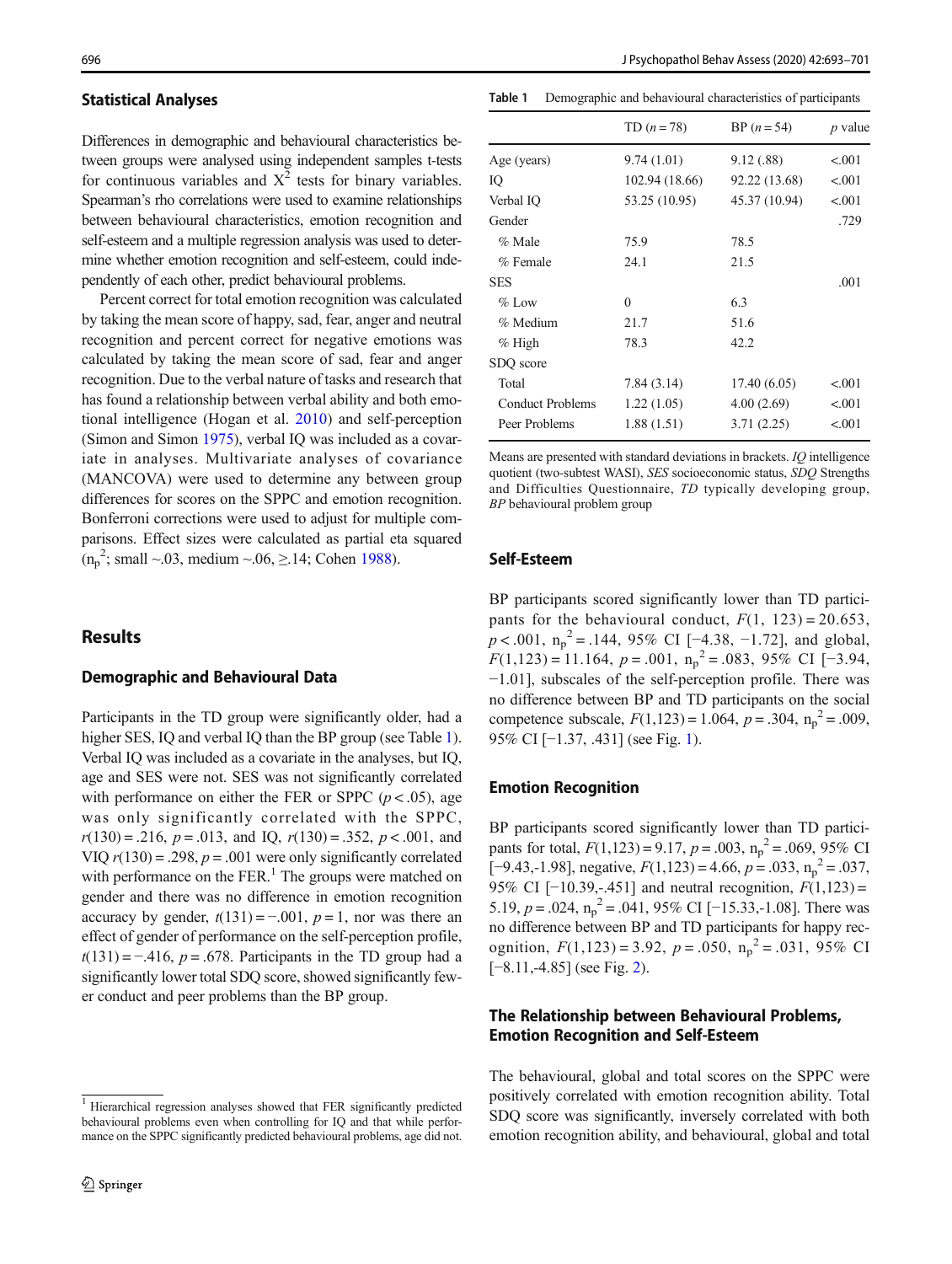<span id="page-4-0"></span>Fig. 1 Estimated marginal means of social, behavioural and global self-perception profile scores. Error bars are set at  $\pm 1$  standard error.  $* = p < .05$ . TD = typically developing group, BP = behavioural problems group



scores on the SPPC $^2$ , the conduct problems subscale of the SDQ was inversely correlated with behavioural, global and total scores of the SPPC and the peer problems subscale of the SDQ was negatively correlated with social, behavioural and total scores of the SPPC (see Table [2\)](#page-5-0).

Multiple regression analysis was used to determine whether emotion recognition and self-esteem predicted behavioural problems (as indicated by total SDQ score). The multiple regression model significantly predicted total SDQ score, F(2, 125) = 23.725,  $p < .001$ , adjusted R<sup>2</sup> = .264. Both emotion recognition and self-esteem significantly added to the prediction,  $p < .05$  (see Table [3](#page-6-0)).

# **Discussion**

The first aim of the current study was to assess and compare selfesteem and emotion recognition in children with behavioural problems and typically developing controls. Our results confirm previous findings of low global self-esteem, low self-perceptions of behavioural conduct and impaired emotion recognition in children with behavioural problems and support the existence of a 'self-enhancing bias' regarding self-perceived social competence. The second aim of the study was to explore the relationships between self-esteem, emotion recognition and behavioural characteristics. For the first time our results indicate that selfesteem and emotion recognition are positively related and inversely associated with severity of behavioural problems. Moreover, we found that self-esteem and emotion recognition, independently of each other, predicted behavioural problems.

The results of the current study are in line with previous work that has found self-esteem to be lower in children and adolescents with behavioural and conduct problems compared to typically developing controls (Barry et al. [2003;](#page-6-0) Glass et al. [2011](#page-7-0)). In addition, the current study demonstrates that low self-esteem predicted behavioural problems independently of an impairment in emotion recognition, a neuropsychological correlate of, and risk factor for, ASB (van Goozen [2015\)](#page-7-0). While both global selfesteem and self-perceived behavioural conduct were lower in children with behavioural problems than in typically developing controls, there was no difference between the two groups in selfperceptions of their social competence. This is in contrast to results on the SDQ which showed that both parents and teachers reported that children with behavioural problems displayed a significantly higher number of peer problems than the typically developing control children. This confirms previous suggestions that children with behavioural problems view their own social competence overly optimistically, resulting in a 'self-enhancing bias' (Hughes et al. [1997\)](#page-7-0).

The current study found that children with behavioural problems had lower self-esteem and impaired negative emotion recognition compared to typically developing controls. Moreover, this is the first study to show that self-esteem and emotion recognition are positively related, significantly expanding on previous work that has suggested such a relationship might exist. The Research Domain Criteria (RDoC) is part of a recent attempt to create new ways of classifying mental illness; it advocates studying the processes underlying mental health problems (Insel et al. [2010](#page-7-0)). The RDoC identified six primary domains of behavioural functioning, one of which was the 'systems for social processes'. This dimension encompasses processes, behaviour and mechanisms which mediate responses in interpersonal settings [\(https://www.](http://creativecommons.org/licenses/by/4.0/) [nimh.nih.gov/research-priorities/rdoc/definitions-of-the-rdoc](http://creativecommons.org/licenses/by/4.0/)[domains-and-constructs.shtml](http://creativecommons.org/licenses/by/4.0/)). Both emotion recognition and self-perception were identified as core constructs in this domain and research shows that both self-esteem/self-perception and emotion recognition are essential for successful social interaction (Hunnikin and van Goozen [2018;](#page-7-0) Mann et al. [2004\)](#page-7-0). This study is the first to show that these two processes, both necessary for successful functioning in interpersonal settings, are related to one another.

 $2$  NB a higher score on the SDQ is reflective or more problem behaviours and difficulties whereas a higher score in the SPPC is reflective of higher selfesteem.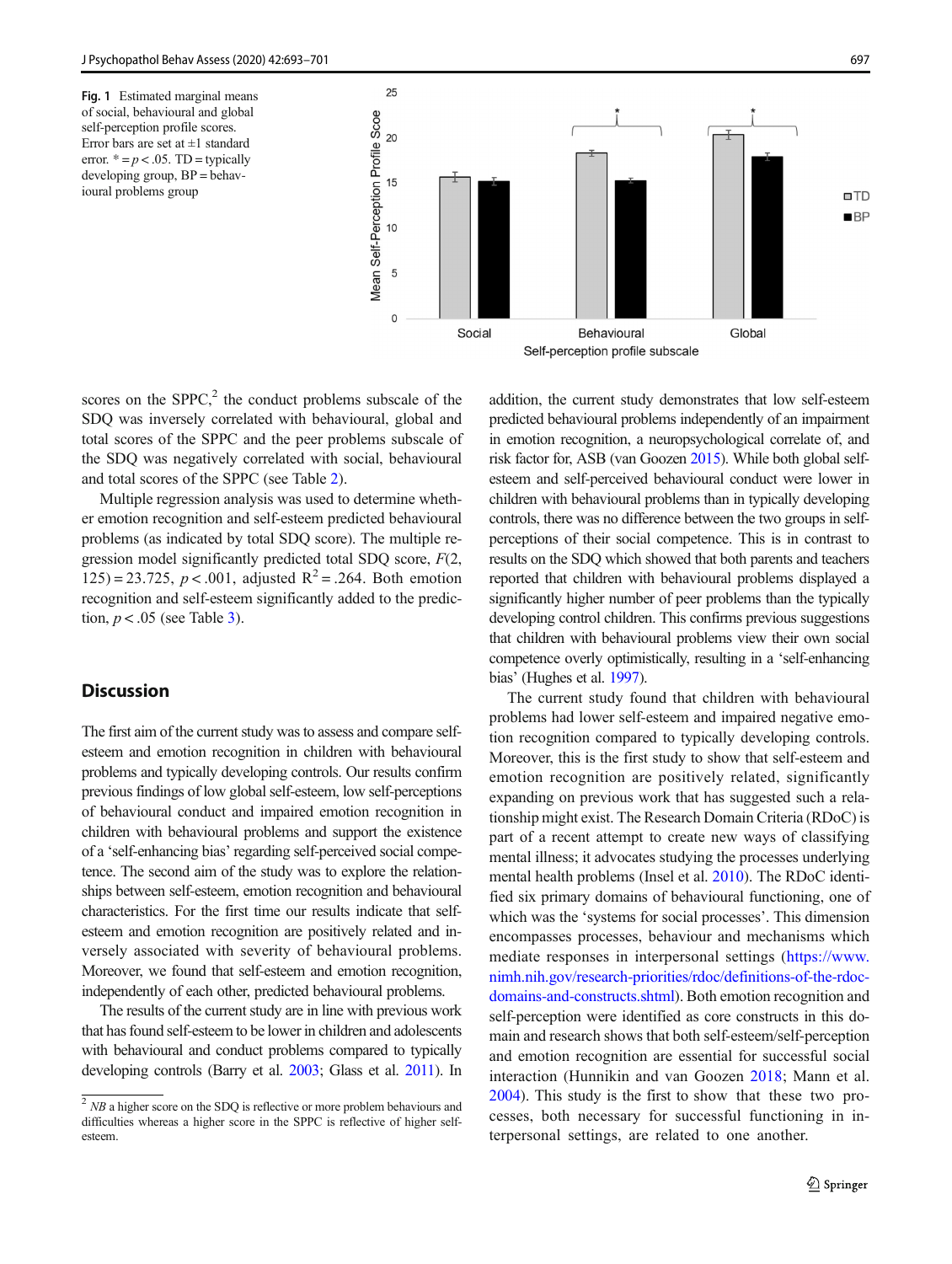<span id="page-5-0"></span>Fig. 2 Estimated marginal means of total, happy, negative and neutral emotion recognition scores. Error bars are set at  $\pm 1$ standard error.  $* = p < .05$ . TD = typically developing group, BP = behavioural problems group



Although the current study shows that self-esteem and emotion recognition are related, a hierarchical regression analysis found that self-esteem and emotion recognition predicted behavioural problems independently of one another. This suggests that while they are related processes, they are distinct risk factors for ASB. This has important implications when formulating interventions and treatment strategies for individuals displaying behavioural problems. Such strategies, and policy and practice decisions need to take into account that while self-esteem and emotion recognition are related process and risk factors for and correlates of ASB, they need to be considered separately.

The current study found inverse associations between both global self-esteem and self-perceived behavioural conduct, on the one hand, and conduct problem severity and total SDQ score, an indicator of mental health and well-being, on the other. This is in line with previous research that has found that lower levels of self-esteem in adolescence are associated with/ higher levels of criminal activity and mental health problems in adulthood (Trzesniewski et al. [2006\)](#page-7-0). Like self-esteem, emotion recognition was found to be inversely associated with total SDQ score and in addition, an inverse association was also found between peer problems and emotion recognition. Good emotion recognition enables individuals to initiate and maintain social relationships (Hunnikin and van Goozen [2018](#page-7-0)) and the inverse relationship between emotion recognition and peer problems demonstrates that the reverse is also true.

Although the current findings offer promising new avenues for research it is important to acknowledge the limitations of this study. There were differences between the BP and TD groups in terms of demographic characteristics (SES, IQ, age) and as such we cannot rule out their contribution to our findings. SES was not associated with either self-perception or emotion recognition ability while age was significantly related to performance on the SPPC, but not to performance on the FER, and IQ was significantly related to performance on the FER, but not to performance on the SPPC. However, hierarchical regression analyses showed that self-perception and emotion recognition both significantly predicted behavioural problems even when controlling for age and IQ respectively. It therefore seems unlikely that differences in demographic characteristics are responsible for the difference between BP and TD groups in self-perception and emotion recognition. However, future research should ensure

|              | <b>SDQ</b> |                          | <b>FER</b> | <b>SPPC</b>              |           |                   |          |         |
|--------------|------------|--------------------------|------------|--------------------------|-----------|-------------------|----------|---------|
|              | 1.Total    | 2.Conduct                | 3.Peer     | 4.Total                  | 5. Social | 6.Behav           | 7.Global | 8.Total |
| $\mathbf{1}$ |            |                          |            |                          |           |                   |          |         |
| 2            | $.694**$   | $\overline{\phantom{0}}$ |            |                          |           |                   |          |         |
| 3            | $.610**$   | $.193*$                  | —          |                          |           |                   |          |         |
| 4            | $-.326**$  | $-.168$                  | $-.194*$   | $\overline{\phantom{m}}$ |           |                   |          |         |
| 5            | $-.169$    | $-.131$                  | $-.212*$   | .123                     |           |                   |          |         |
| 6            | $-.500**$  | $-.528**$                | $-.220*$   | $.223**$                 | $.798**$  | $\qquad \qquad -$ |          |         |
| 7            | $-.300**$  | $-.261**$                | $-.151$    | $.183*$                  | $.807**$  | $.178*$           |          |         |
| 8            | $-.459**$  | $-.471**$                | $-.239**$  | $.224**$                 | $.428**$  | .798**            | $.807**$ |         |

Table 2 Relationship between behavioural problems, emotion recognition and self-esteem

Values represent Spearman's rho. Correlations  $n = 93$ .  $* =$  correlation is significant at the 0.05 level,  $** =$  correlations is significant at the 0.01 level. SDQ Strengths and Difficulties Questionnaire, FER facial emotion recognition, SPPC Self-Perception Profile for Children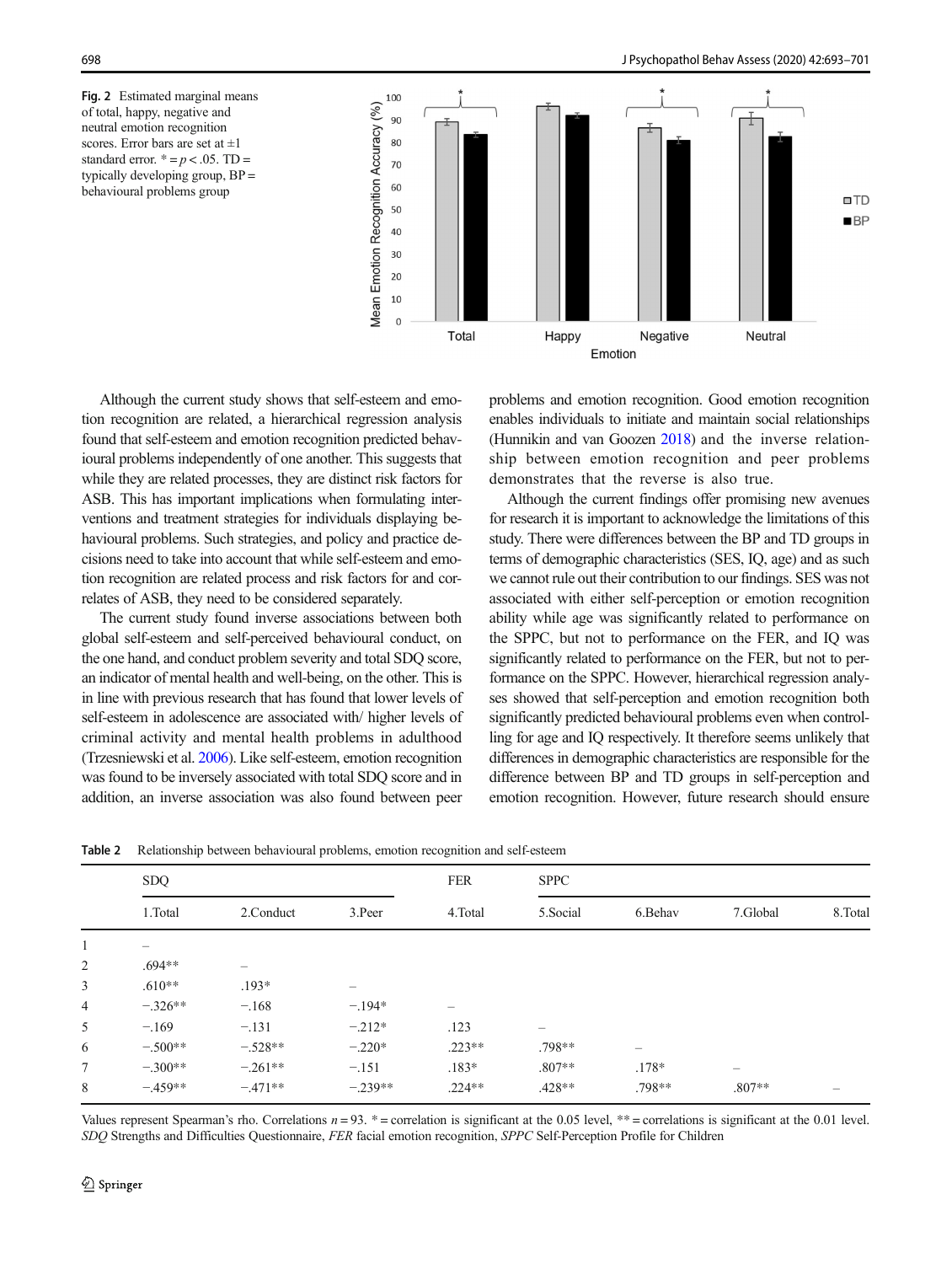#### <span id="page-6-0"></span>Table 3 Summary of Multiple Regression Analysis

|                            | В       | $SE_{B}$ | 13      | <i>p</i> value |
|----------------------------|---------|----------|---------|----------------|
| Intercept                  | 45.301  | 5.096    |         |                |
| <b>Emotion Recognition</b> | $-.127$ | .055     | $-.185$ | .022           |
| Self-esteem                | $-.410$ | .075     | $-438$  | < 0.001        |

B unstandardized regression coefficient,  $SE_B$  = standard error of the coefficient, β standardized coefficient

participant groups are matched to confirm that any differences in these processes are attributable to behavioural problems and not due to differences in demographic characteristics. A further limitation of the current study is the heterogeneous nature of the sample; children were included in the behavioural problems group if they displayed a high number of peer problems and/or conduct problems, and/or low levels of prosocial behaviour. Future research could explore self-esteem and emotion recognition in more narrowly defined samples and neurodevelopmental disorders characterised by externalising problems to establish whether the same results are found as in the current study.

Along with low self-esteem and impaired emotion recognition ability, a host of other risk factors have been implicated in the development of ASB. Understanding how these risk factors interact with one another, as well as with behaviour, is crucial for improving policy and practice. Future research should expand on the research conducted in the current study and explore the relationships between other risk factors for ASB. Understanding how risk factors interact, and how this may lead to the development of ASB may help with the early identification of children at-risk for conduct problems and enable them to receive help and support at the earliest point.

The current study compared self-esteem and emotionrecognition in children who were identified by their teachers as having behavioural problems to a group of typically developing controls, and examined the relationship between self-esteem, emotion recognition and severity of behavioural problems. Our results indicate that children with behavioural problems have lower global self-esteem, poorer perceptions of their behaviour and display an impairment in emotion recognition compared to typically developing children. There was no difference, however, self-perceived social competence did not differ between the two groups which may be indicative of a self-enhancing bias in children with behavioural problems. Self-esteem and emotion recognition were positively related and both were inversely associated with severity of behavioural problems. Moreover, they both predicted behavioural problems independently of one another. Our findings indicate that the well-documented impairments in selfesteem and emotion recognition in those with behavioural problems may be related. The impairments in these related, but distinct processes, should be taken into account when considering the development of intervention and prevention programmes for children exhibiting ASB.

Acknowledgements We are extremely grateful to all children, their families and schools for taking part. We would like to thank Northamptonshire Police Early Intervention Team for their assistance with this study and Melanie Smith for her help with recruitment.

Funding information This research was supported by an Economic and Social Research Council studentship (awarded to AEW) and an ESRC Impact Acceleration grant (514845 awarded to SHMvG).

#### Compliance with Ethical Standards

Conflict of Interest The funding sources had no role in the study design, collection, analysis or interpretation of data, the writing of the article or decision to submit the article for publication. The authors declare no other conflicts of interest.

Open Access This article is licensed under a Creative Commons Attribution 4.0 International License, which permits use, sharing, adaptation, distribution and reproduction in any medium or format, as long as you give appropriate credit to the original author(s) and the source, provide a link to the Creative Commons licence, and indicate if changes were made. The images or other third party material in this article are included in the article's Creative Commons licence, unless indicated otherwise in a credit line to the material. If material is not included in the article's Creative Commons licence and your intended use is not permitted by statutory regulation or exceeds the permitted use, you will need to obtain permission directly from the copyright holder. To view a copy of this licence, visit <http://creativecommons.org/licenses/by/4.0/>.

## References

- Barry, C. T., Frick, P. J., & Killian, A. L. (2003). The relation of narcissism and self-esteem to conduct problems in children: A preliminary investigation. Journal of Clinical Child and Adolescent Psychology, 32(1), 139–152. [https://doi.org/10.1207/s15374424jccp3201\\_13.](https://doi.org/10.1207/s15374424jccp3201_13)
- Barry, C. T., Grafeman, S. J., Adler, K. K., & Pickard, J. D. (2007). The relations among narcissism, self-esteem, and delinquency in a sample of at-risk adolescents. Journal of Adolescence, 30(6), 933–942. [https://doi.org/10.1016/j.adolescence.2006.12.003.](https://doi.org/10.1016/j.adolescence.2006.12.003)
- Baumeister, R. F., Smart, L., & Boden, J. M. (1996). Relation of threatened egotism to violence and aggression: The dark side of high selfesteem. Psychological Review, 103(1), 5–33.
- Beardsmore, R. (2015). Measuring National Well-Being: Insights into Children's mental health and well-being. Office for National Statistics, 1(1), 1–9.
- Blair, R. J. R. (2003). Facial expressions, their communicatory functions and neuro–cognitive substrates. Philosophical Transactions of the Royal Society of London. Series B: Biological Sciences, 358(1431), 561–572. [https://doi.org/10.1098/rstb.2002.1220.](https://doi.org/10.1098/rstb.2002.1220)
- Blair, R. J. R. (2005). Applying a cognitive neuroscience perspective to the disorder of psychopathy. Development and Psychopathology, 17(3), 865–891. [https://doi.org/10.1017/S0954579405050418.](https://doi.org/10.1017/S0954579405050418)
- Bowen, K. L., Morgan, J. E., Moore, S. C., & van Goozen, S. H. (2014). Young offenders' emotion recognition dysfunction across emotion intensities: Explaining variation using psychopathic traits, conduct disorder and offense severity. Journal of Psychopathology and Behavioral Assessment, 36(1), 60–73. [https://doi.org/10.1007/](https://doi.org/10.1007/s10862-013-9368-z) [s10862-013-9368-z](https://doi.org/10.1007/s10862-013-9368-z).
- Bushman, B. J., Baumeister, R. F., Thomaes, S., Ryu, E., Begeer, S., & West, S. G. (2009). Looking again, and harder, for a link between low self-esteem and aggression. Journal of Personality, 77(2), 427– 446. [https://doi.org/10.1111/j.14676494.2008.00553.x.](https://doi.org/10.1111/j.14676494.2008.00553.x)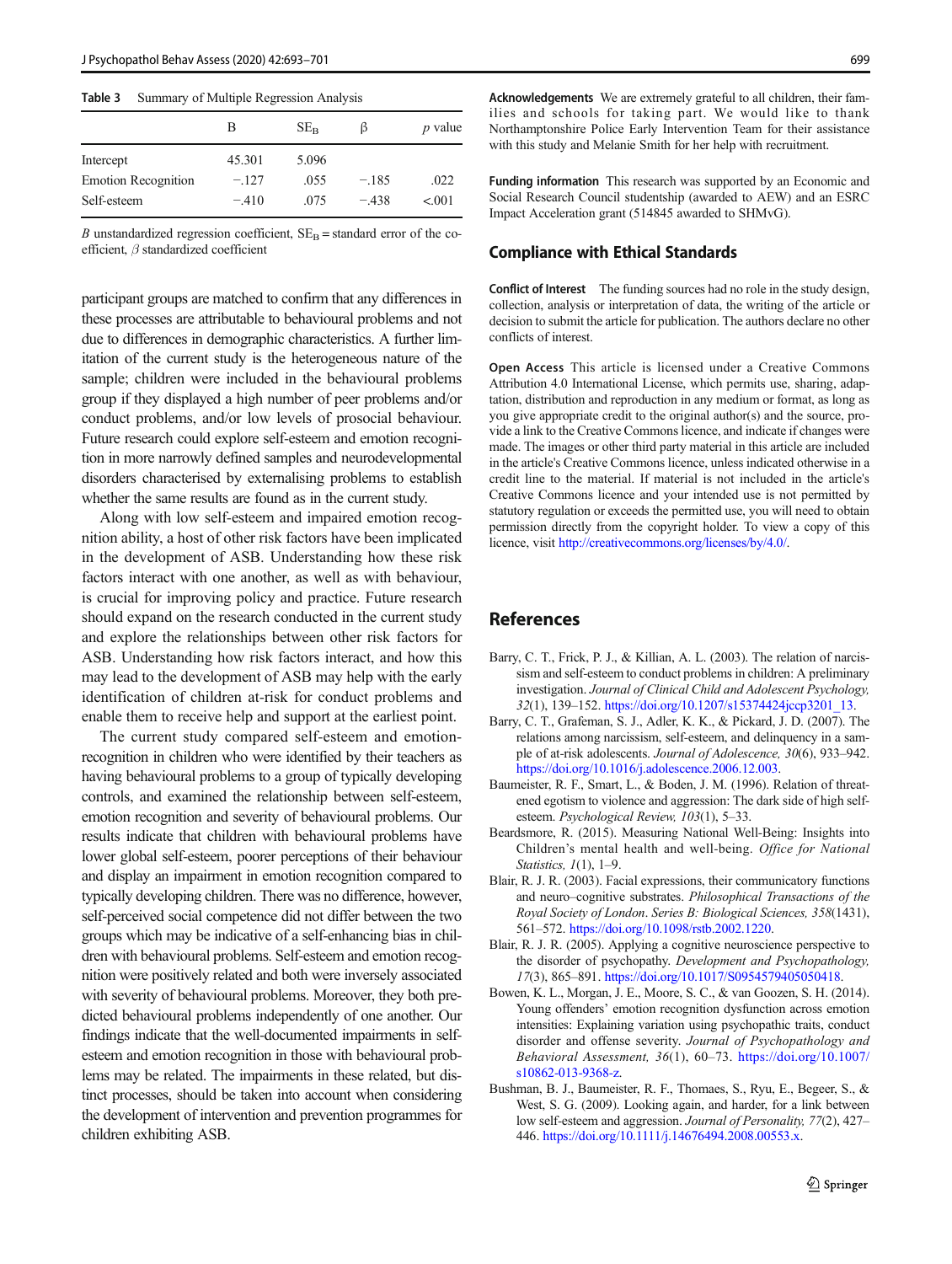- <span id="page-7-0"></span>Ciarrochi, J., Wilson, C. J., Deane, F. P., & Rickwood, D. (2003). Do difficulties with emotions inhibit help-seeking in adolescence? The role of age and emotional competence in predicting help-seeking intentions. Counselling Psychology Quarterly, 16(2), 103–120. <https://doi.org/10.1080/0951507031000152632>.
- Cohen, J. (1988). Statistical Power Analysis for the Behavioral Sciences. New York, NY: Routledge Academic.
- Diamantopoulou, S., Henricsson, L., & Rydell, A. M. (2005). ADHD symptoms and peer relations of children in a community sample: Examining associated problems, self-perceptions, and gender differences. International Journal of Behavioral Development, 29(5), 388–398. [https://doi.org/10.1177/01650250500172756](http://creativecommons.org/licenses/by/4.0/).
- Donnellan, M. B., Trzesniewski, K. H., Robins, R. W., Moffitt, T. E., & Caspi, A. (2005). Low self-esteem is related to aggression, antisocial behavior, and delinquency. Psychological Science, 16(4), 328–335 [https://doi.org/10.1111%2Fj.0956-7976.2005.01535.x.](http://creativecommons.org/licenses/by/4.0/)
- Fairchild, G., Van Goozen, S. H., Calder, A. J., Stollery, S. J., & Goodyer, I. M. (2009). Deficits in facial expression recognition in male adolescents with early-onset or adolescence-onset conduct disorder. Journal of Child Psychology and Psychiatry, 50(5), 627–636. <https://doi.org/10.1111/j.1469-7610.2008.02020.x>.
- Glass, K., Flory, K., Martin, A., & Hankin, B. L. (2011). ADHD and comorbid conduct problems among adolescents: Associations with self-esteem and substance use. ADHD Attention Deficit and Hyperactivity Disorders, 3(1), 29–39.
- Goodman, R. (1997). The strengths and difficulties questionnaire: A research note. Journal of Child Psychology and Psychiatry, 38(5), 581–586. [https://doi.org/10.1111/j.1469-7610.1997.tb01545.x.](https://doi.org/10.1111/j.1469-7610.1997.tb01545.x)
- Harter, S. (1982). The perceived competence scale for children. Child development, 87-97.
- Hogan, M. J., Parker, J. D., Wiener, J., Watters, C., Wood, L. M., & Oke, A. (2010). Academic success in adolescence: Relationships among verbal IQ, social support and emotional intelligence. Australian Journal of Psychology, 62(1), 30–41. [https://doi.org/10.1080/](https://doi.org/10.1080/00049530903312881) [00049530903312881](https://doi.org/10.1080/00049530903312881).
- Hubble, K., Bowen, K. L., Moore, S. C., & Van Goozen, S. H. (2015). Improving negative emotion recognition in young offenders reduces subsequent crime. PLoS One, 10(6), e0132035. [https://doi.org/10.](https://doi.org/10.1371/journal.pone.0132035) [1371/journal.pone.0132035.](https://doi.org/10.1371/journal.pone.0132035)
- Hughes, J. N., Cavell, T. A., & Grossman, P. B. (1997). A positive view of self: Risk or protection for aggressive children? Development and Psychopathology, 9(1), 75–94. [https://doi.org/10.1017/](https://doi.org/10.1017/S0954579497001077) [S0954579497001077.](https://doi.org/10.1017/S0954579497001077)
- Hughes, J. N., Cavell, T. A., & Prasad-Gaur, A. (2001). A positive view of peer acceptance in aggressive youth risk for future peer acceptance. Journal of School Psychology, 39(3), 239-252. [https://doi.](https://doi.org/10.1016/S0022-4405(01)00067-X) [org/10.1016/S0022-4405\(01\)00067-X](https://doi.org/10.1016/S0022-4405(01)00067-X).
- Hunnikin,L.M.,&vanGoozen,S.H. (2018).Howcanweuseknowledgeabout the neurobiology of emotion recognition in practice? Journal of Criminal Justice, 65, 101537. [https://doi.org/10.1016/j.jcrimjus.2018.01.005.](https://doi.org/10.1016/j.jcrimjus.2018.01.005)
- Hunnikin, L. M., Wells, A. E., Ash, D. P., & Van Goozen, S. H. (2019). The nature and extent of emotion recognition and empathy impairments in children showing disruptive behaviour referred into a crime prevention programme. European Child & Adolescent Psychiatry, 1-9. [https://doi.org/10.1007/s00787-019-01358-w.](https://doi.org/10.1007/s00787-019-01358-w)
- Insel, T., Cuthbert, B., Garvey, M., Heinssen, R., Pine, D. S., Quinn, K., ... & Wang, P. (2010). Research domain criteria (RDoC): toward a new classification framework for research on mental disorders. [https://](https://doi.org/10.1176/appi.ajp.2010.09091379) [doi.org/10.1176/appi.ajp.2010.09091379.](https://doi.org/10.1176/appi.ajp.2010.09091379)
- Leary, M. R., & Baumeister, R. F. (2000). The nature and function of selfesteem: Sociometer theory. Advanced Experimental Social Psychology, 32, 1–62. Academic Press. [https://doi.org/10.1016/S0065-2601\(00\)](https://doi.org/10.1016/S0065-2601(00)80003-9) [80003-9.](https://doi.org/10.1016/S0065-2601(00)80003-9)
- Leary, M. R., Schreindorfer, L. S., & Haupt, A. L. (1995). The role of low self-esteem in emotional and behavioral problems: Why is low self-

esteem dysfunctional? Journal of Social and Clinical Psychology, 14(3), 297–314. [https://doi.org/10.1521/jscp.1995.14.3.297.](https://doi.org/10.1521/jscp.1995.14.3.297)

- Mann, M. M., Hosman, C. M., Schaalma, H. P., & De Vries, N. K. (2004). Self-esteem in a broad-spectrum approach for mental health promotion. Health Education Research, 19(4), 357-372. [https://doi.org/](https://doi.org/10.1093/her/cyg041) [10.1093/her/cyg041.](https://doi.org/10.1093/her/cyg041)
- Matsuura, N., Hashimoto, T., & Toichi, M. (2010). The characteristics of AD/HD symptoms, self-esteem, and aggression among serious juvenile offenders in Japan. Research in Developmental Disabilities, 31(6), 1197–1203. [https://doi.](https://doi.org/10.1016/j.ridd.2010.07.026) [org/10.1016/j.ridd.2010.07.026.](https://doi.org/10.1016/j.ridd.2010.07.026)
- McCauley, J. B., Harris, M. A., Zajic, M. C., Swain-Lerro, L. E., Oswald, T., McIntyre, N.,…, Solomon, M. (2017). Self-esteem, internalizing symptoms, and theory of mind in youth with autism Spectrum disorder. Journal of Clinical Child and Adolescent Psychology, 1–12. [https://doi.org/10.1080/15374416.2017.1381912.](https://doi.org/10.1080/15374416.2017.1381912)
- Muris, P., Meesters, C., & Fijen, P. (2003). The self-perception profile for children: Further evidence for its factor structure, reliability, and validity. Personality and Individual Differences, 35(8), 1791– 1802. [https://doi.org/10.1016/S0191-8869\(03\)00004-7](https://doi.org/10.1016/S0191-8869(03)00004-7).
- Papps, B. P., & O'Carroll, R. E. (1998). Extremes of self-esteem and narcissism and the experience and expression of anger and aggression. Aggressive Behavior: Official Journal of the International Society for Research on Aggression, 24(6), 421–438. [https://doi.](https://doi.org/10.1002/(SICI)1098-2337(1998)24:6%3C421::AID-AB3%3E3.0.CO;2-3) [org/10.1002/\(SICI\)1098-2337\(1998\)24:6%3C421::AID-AB3%](https://doi.org/10.1002/(SICI)1098-2337(1998)24:6%3C421::AID-AB3%3E3.0.CO;2-3) [3E3.0.CO;2-3](https://doi.org/10.1002/(SICI)1098-2337(1998)24:6%3C421::AID-AB3%3E3.0.CO;2-3).
- Rey, L., Extremera, N., & Pena, M. (2011). Perceived emotional intelligence, self-esteem and life satisfaction in adolescents. Psychosocial Intervention, 20(2), 227–234.
- Salmivalli, C. (2001). Feeling good about oneself, being bad to others? Remarks on self-esteem, hostility, and aggressive behavior. Aggression and Violent Behavior, 6(4), 375–393. [https://doi.org/](https://doi.org/10.1016/S1359-1789(00)00012-4) [10.1016/S1359-1789\(00\)00012-4](https://doi.org/10.1016/S1359-1789(00)00012-4).
- Schutte, N. S., Malouff, J. M., Simunek, M., McKenley, J., & Hollander, S. (2002). Characteristic emotional intelligence and emotional wellbeing. Cognition & Emotion, 16(6), 769–785. [https://doi.org/10.](https://doi.org/10.1080/02699930143000482) [1080/02699930143000482](https://doi.org/10.1080/02699930143000482).
- Simon, W. E., & Simon, M. G. (1975). Self-esteem, intelligence and standardized academic achievement. Psychology in the Schools, 12, 97–100.
- Stone, L. L., Otten, R., Engels, R. C., Vermulst, A. A., & Janssens, J. M. (2010). Psychometric properties of the parent and teacher versions of the strengths and difficulties questionnaire for 4-to 12-year-olds: A review. Clinical Child and Family Psychology Review, 13(3), 254–274. <https://doi.org/10.1007/s10567-010-0071-2>.
- Thomaes, S., Bushman, B. J., Stegge, H., & Olthof, T. (2008). Trumping shame by blasts of noise: Narcissism, self-esteem, shame, and aggression in young adolescents. Child Development, 79(6), 1792– 1801. <https://doi.org/10.1111/j.1467-8624.2008.01226.x>.
- Trzesniewski, K. H., Donnellan, M. B., Moffitt, T. E., Robins, R. W., Poulton, R., & Caspi, A. (2006). Low self-esteem during adolescence predicts poor health, criminal behavior, and limited economic prospects during adulthood. Developmental Psychology, 42(2), 381. [https://psycnet.apa.org/doi/10.1037/](http://creativecommons.org/licenses/by/4.0/) [0012-1649.42.2.381](http://creativecommons.org/licenses/by/4.0/)
- van Goozen, S. H. (2015). The role of early emotion impairments in the development of persistent antisocial behavior. Child Development Perspectives, 9(4), 206–210. [https://doi.org/10.](https://doi.org/10.1111/cdep.12134) [1111/cdep.12134](https://doi.org/10.1111/cdep.12134).
- Walker, J. S., & Bright, J. A. (2009). False inflated self-esteem and violence: A systematic review and cognitive model. The Journal of Forensic Psychiatry & Psychology, 20(1), 1–32. [https://doi.org/10.](https://doi.org/10.1080/14789940701656808) [1080/14789940701656808](https://doi.org/10.1080/14789940701656808).
- Wechsler, D. (1999). Manual for the Wechsler abbreviated intelligence scale (WASI). San Antonio: The Psychological Corporation.